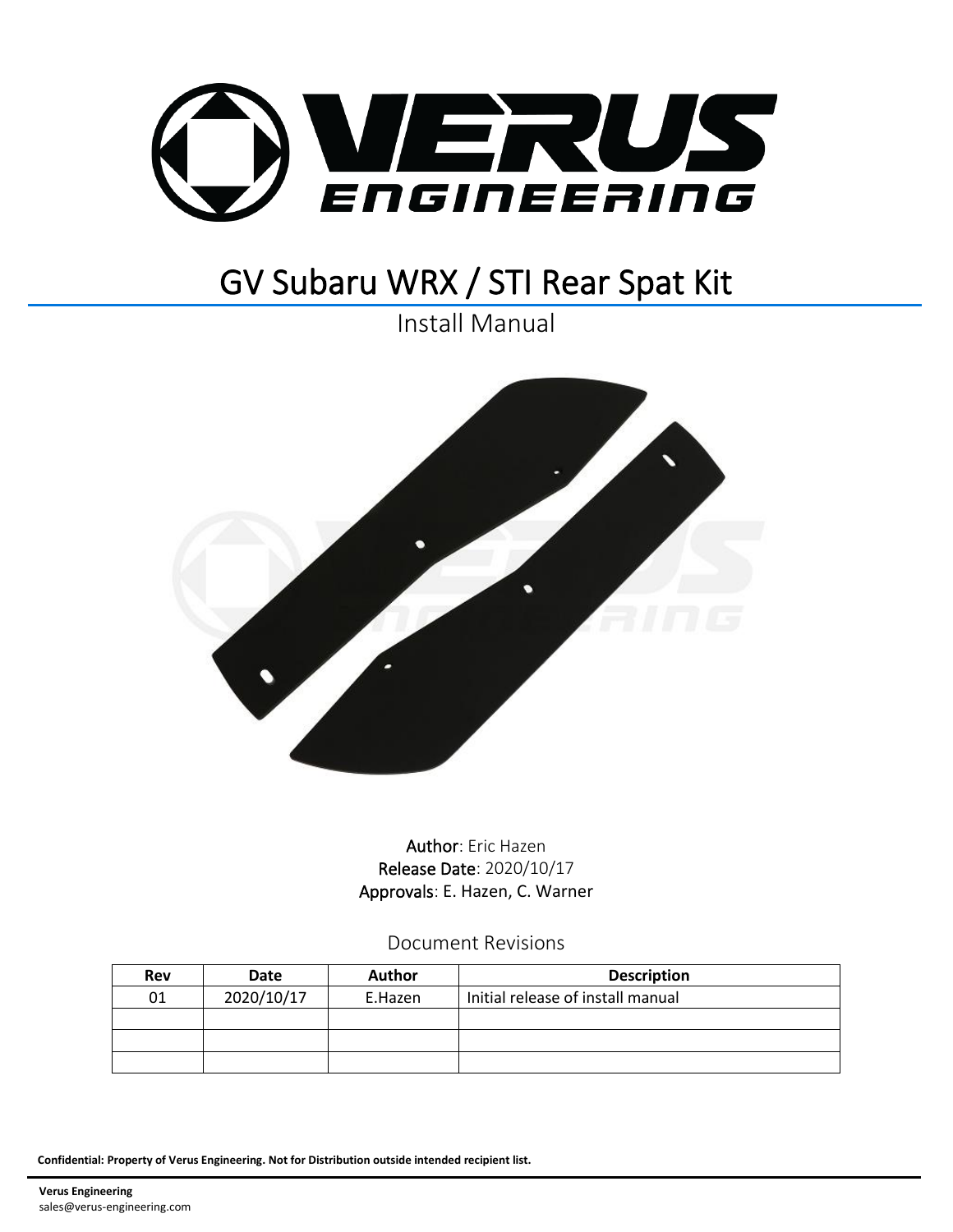

# **CONTENTS**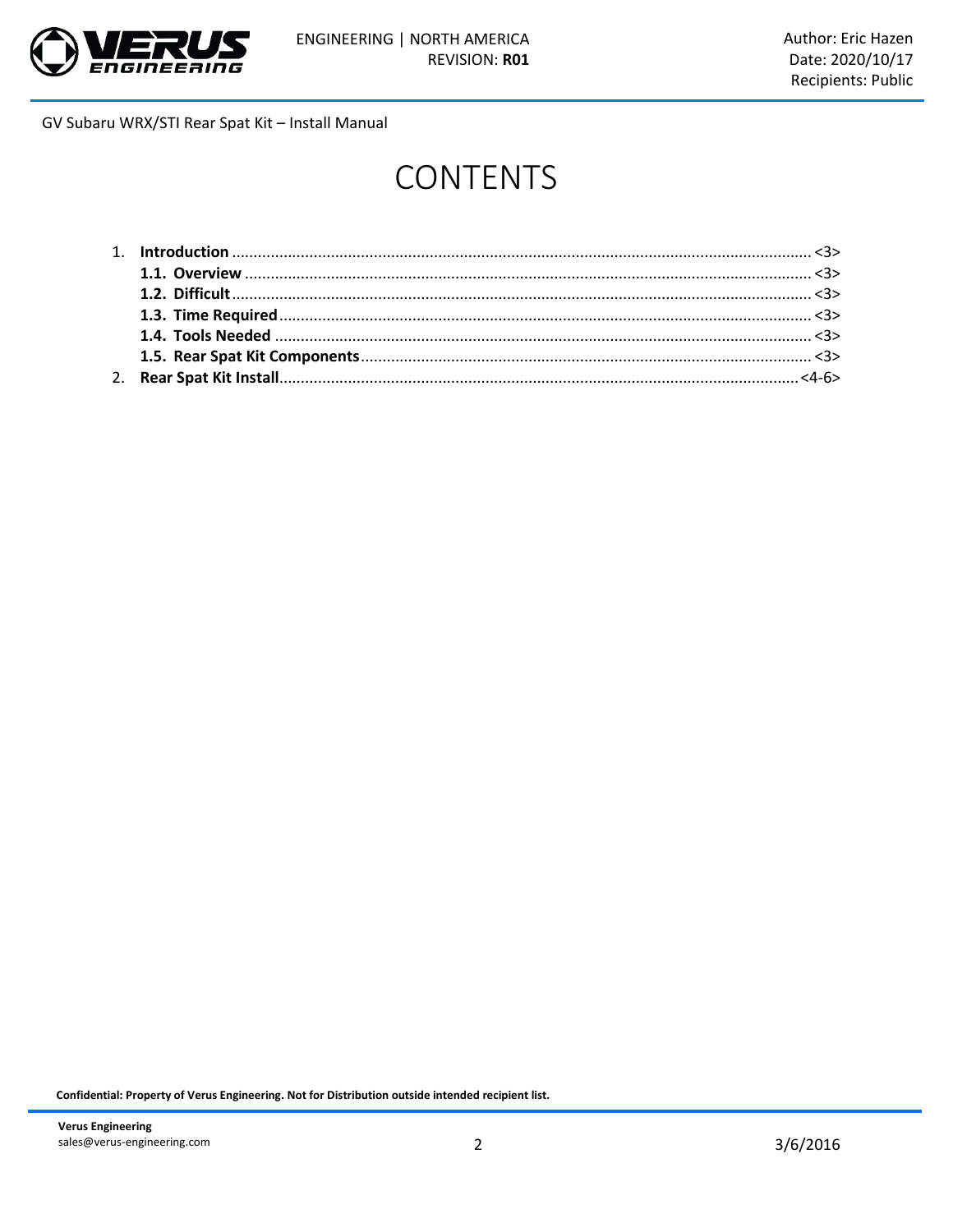

- 1. Introduction
	- **1.1. Overview:** Detailed instructions on installing the Verus Engineering Rear Spat Kit for the GV Subaru WRX/STI.
	- **1.2. Difficulty:** Beginner
	- **1.3. Time Required:** 0.5-1 hour

#### **1.4. Tools Needed:**

- 1.4.1. Screwdriver
- 1.4.2. 4mm Allen Wrench
- 1.4.3. 5mm Allen Wrench
- 1.4.4. 9/16" wrench

## **1.5. Rear Spat Components**

- **1.5.1.** Left Hand Rear Spat
- **1.5.2.** Right Hand Rear Spat
- **1.5.3.** Hardware Bag
	- **1.5.3.1.** (6) M6 x 1.0 SS Button Head Cap Screw (BHCS) x 35mm
	- **1.5.3.2.** (6) M6 x 1.0 Plastic Rivet Nuts
	- **1.5.3.3.** (6) M6 x 18mm Fender Washer
	- **1.5.3.4.** (1) M6 x 1.0 Rivet Nut Install Tool

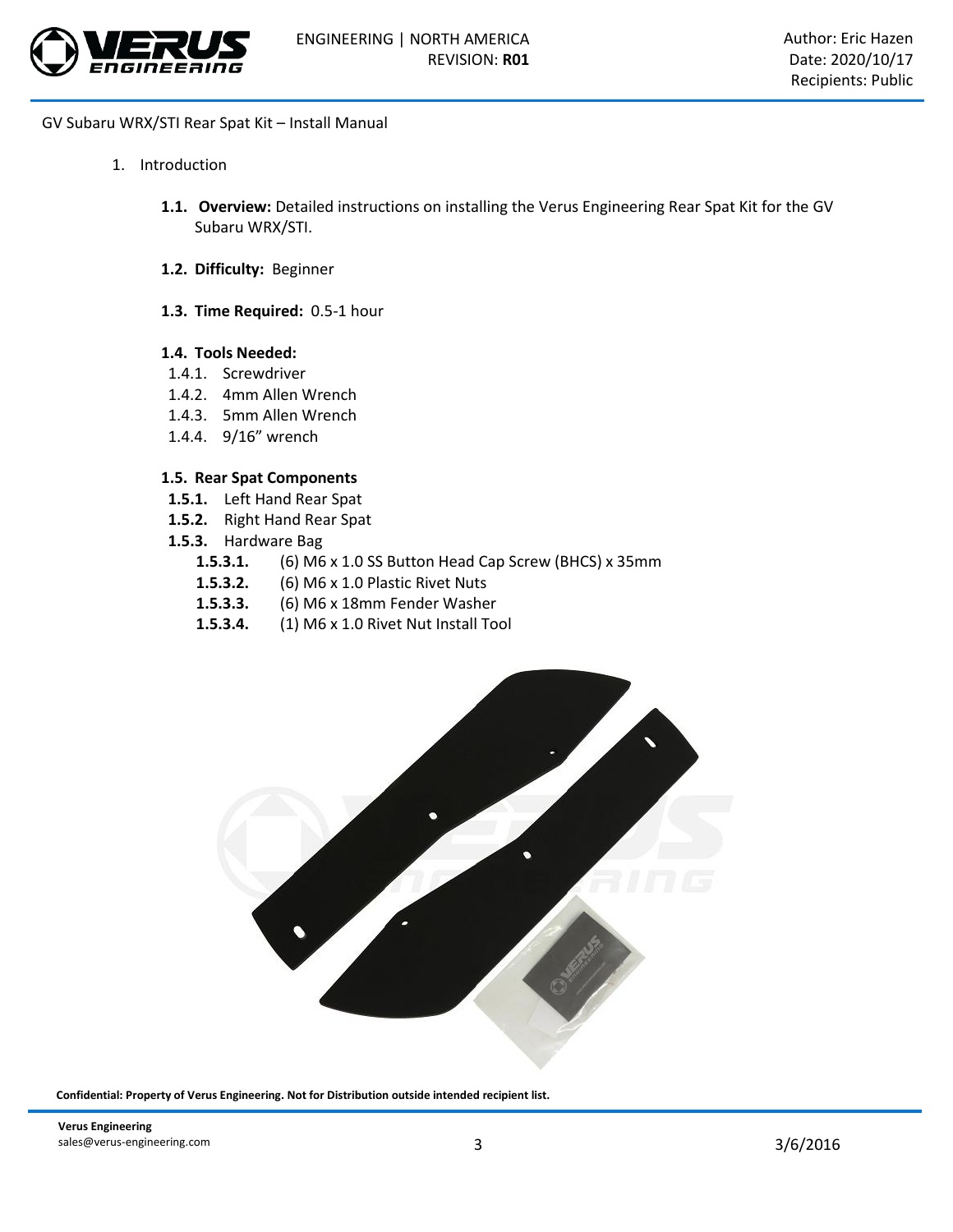

### **2. Rear Spat Kit**

- **2.1.** Verus Engineering is not responsible for damage to you or your vehicle by following this manual and/or installing Verus Engineering products.
- **2.2.** The car does not need to be lifted up for this install, though it can help if your car is lowered.
- **2.3.** Begin by removing the two plastic rivets that hold the rear bumper to the black plastic above which is shown in the below photo, with two red arrows.



**2.4.** We will be installing rivet nuts in these three locations shown below. **\*Note: If you have our rear diffuser installed, this has already been done.\***



**2.5.** We want to make sure that we are installing the rivet nuts into the black plastic and not through the bumper as well. This is shown below.

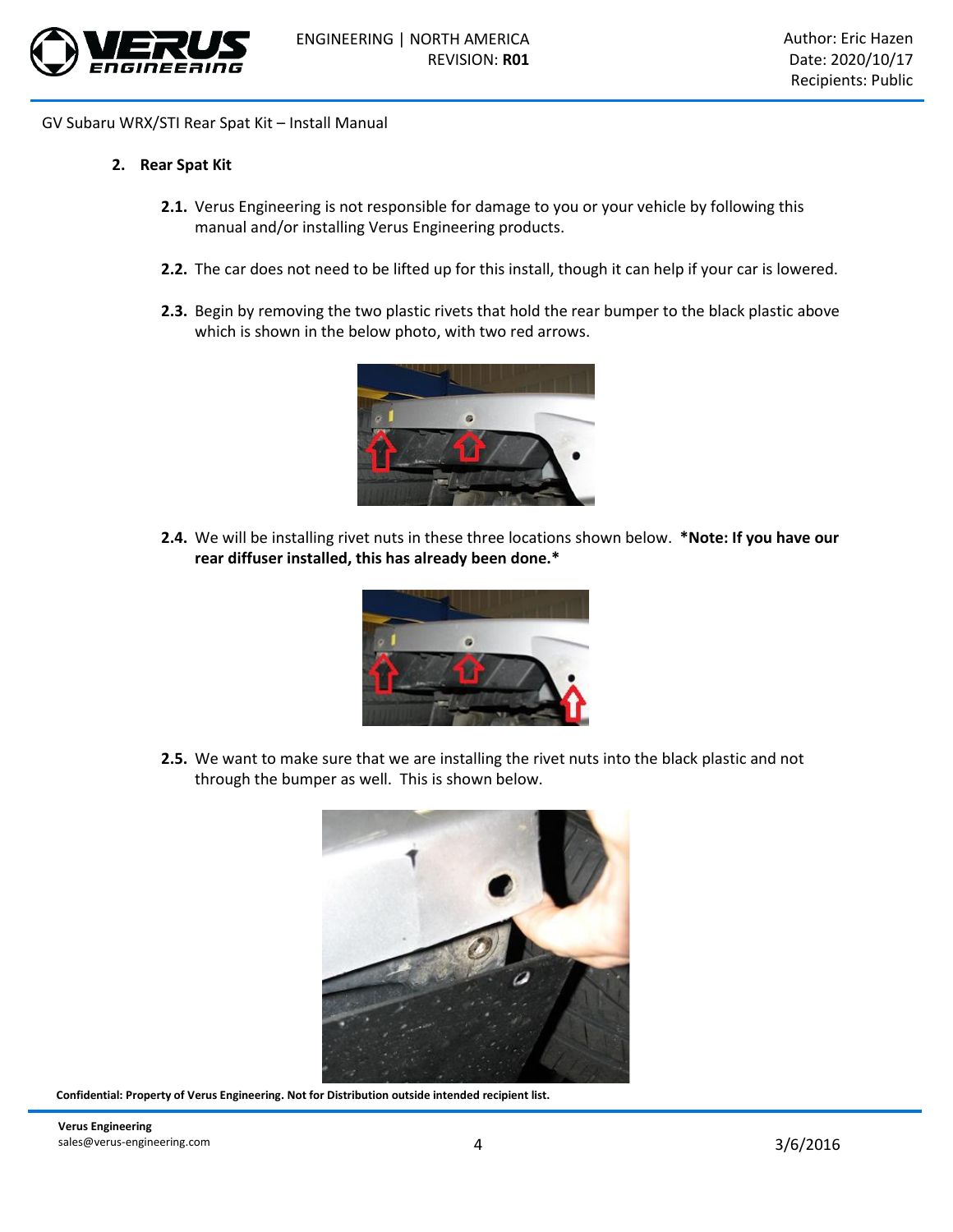

**2.6.** To properly install the rivet nut, you will want to thread the rivet nut onto the tool as shown below.



- **2.7.** Place the rivet nut into the hole. Using the 9/16" wrench and a 5mm Allen wrench, hold the nut steady and tighten the Allen bolt. You will have some initial resistance, than the rivet nut will begin to pull tighter on the bumper and plastic.
- **2.8.** Below are pictures of a properly installed rivet nut.



**2.9.** From the bottom, bolt the rear spat onto the car with the supplied bolts.